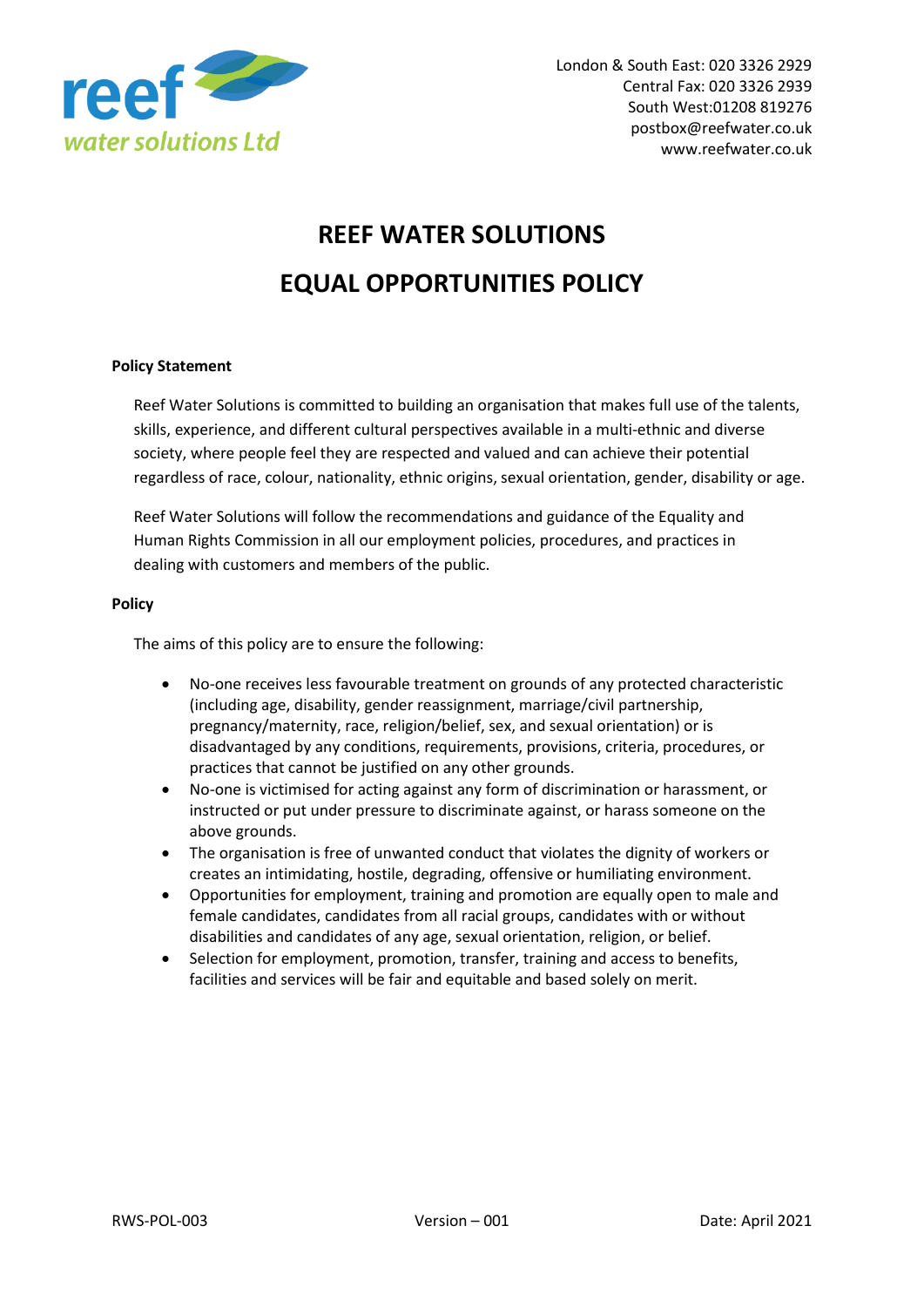

## **This policy applies to all aspects of employment, from recruitment to dismissal and former workers' rights.**

We will be taking the following steps to put the policy into practice and ensure that it is achieving its aims:

- 1. The policy will be a priority for the organisation.
- 2. Nicola Pomery, HR Manager, will be responsible for the day-to-day operation of the policy.
- 3. The policy will be communicated to all workers and job applicants and will be placed on the company's website.
- 4. Workers, their representatives will be consulted regularly about the policy and related action plans and strategies.
- 5. All workers will be trained on the policy, on their rights and responsibilities under the policy and on how the policy will affect the way in which they carry out their duties. Noone will be in any doubt about what constitutes acceptable and unacceptable conduct in the organisation. Unacceptable conduct includes discrimination and harassment at work related functions.
- 6. Managers and workers in key decision-making areas will be trained on the discriminatory effects that provisions, practices, requirements, conditions, and criteria can have on some groups and the importance of being able to justify decisions to apply to them.
- 7. Complaints about discrimination or harassment in the course of employment will regarded seriously and may result in disciplinary sanctions and even dismissal. The grievance procedure will be published in a form that is easily accessible.
- 8. Opportunities for employment, promotion, transfer, and training will be advertised widely, internally, and externally. All applicants will be welcomed irrespective of race, colour, nationality, ethnic or national origins, gender, sexual orientation, disability, age, religion, or belief.
- 9. All workers will be encouraged to develop their skills and qualifications and to take advantage of promotion and development opportunities within the organisation. All employees carrying out work of 'equal value' will receive equal pay, regardless of their sex, race, or any other protected characteristic. Equal pay audits will be carried out as necessary.
- 10. Selection criteria will be entirely related to the job opportunity, following the selection process.
- 11. We will make reasonable changes to overcome physical and non-physical barriers that can make it difficult for disabled employees to carry out their work and for disabled customers to access our services.
- 12. We will take a flexible approach to working arrangements. We will consider requests for changes carefully and objectively and will accommodate them unless it would cause significant difficulties to the business or employees.
- 13. Information on the ethnic and racial background, gender, disability and age of each worker and applicant for employment will be collected and analysed, to monitor each stage of the recruitment process. The information will be held in the strictest confidence and will only be used to promote equality of opportunity. Information about the religion/belief and sexual orientation of employees will also be monitored. Monitoring may include promotion and training if necessary.